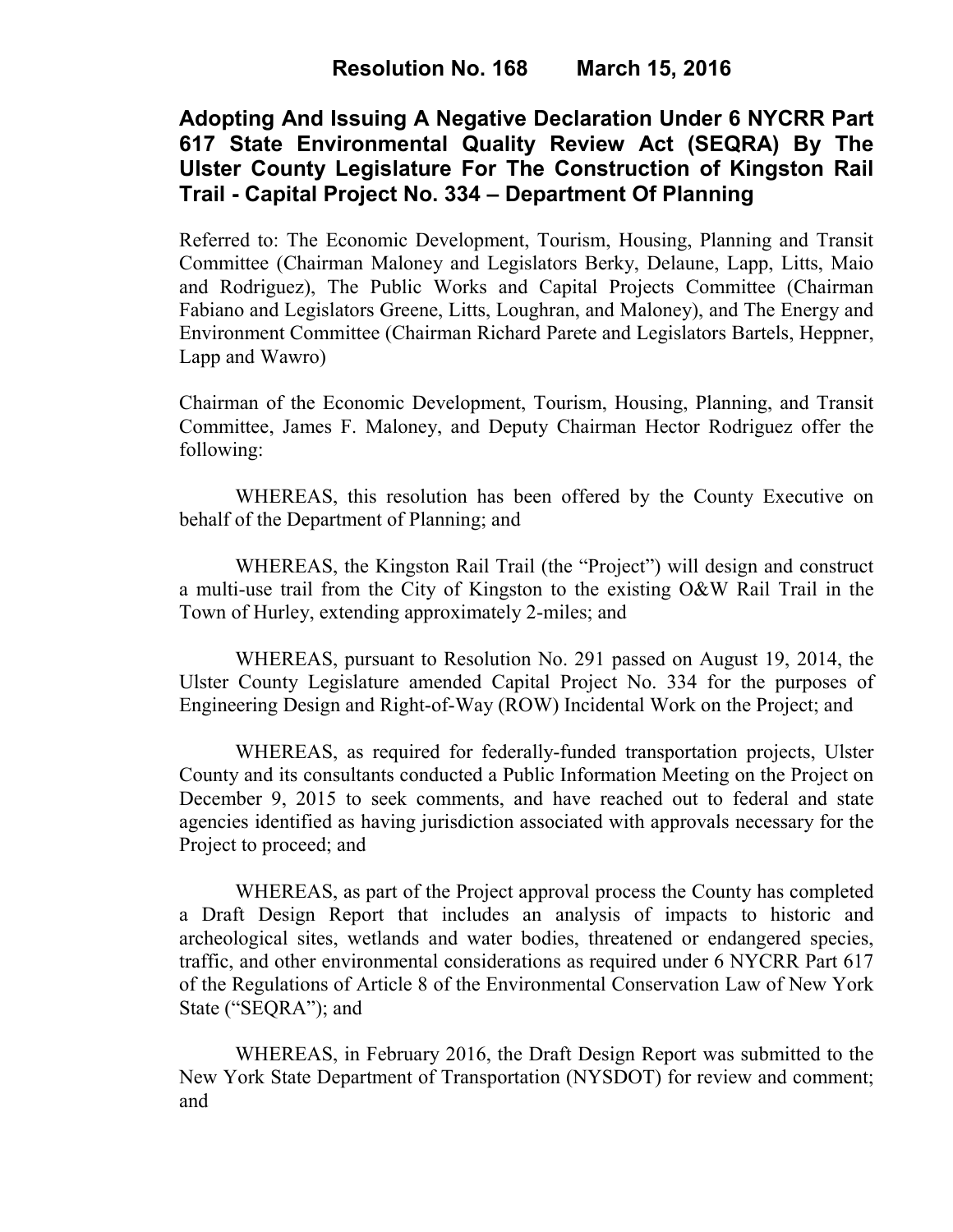#### **- Page 2 -**

### **Resolution No. 168 March 15, 2016**

## **Adopting And Issuing A Negative Declaration Under 6 NYCRR Part 617 State Environmental Quality Review Act (SEQRA) By The Ulster County Legislature For The Construction of Kingston Rail Trail - Capital Project No. 334 – Department Of Planning**

WHEREAS, Ulster County, in conjunction with its engineering consultants, has determined that the Project as proposed constitutes an Unlisted Action and has conducted an Uncoordinated Review as provided for under SEQRA; and

WHEREAS, Ulster County, in conjunction with its engineering consultants, has addressed all SEQRA issues as identified, considered and examined by the Involved and Interested Agencies and members of the public in conducting the review and in so doing, has taken a hard look at said areas and made a determination of non-significance under SEQRA ("Negative Declaration"), a copy of which is annexed to this Resolution and made a part hereof; now, therefore, be it

RESOLVED, that pursuant to 6 NYCRR Part 617 et seq. of the Regulations of Article 8 of the Environmental Conservation Law of New York State (SEQRA), the Ulster County Legislature hereby adopts and issues the Negative Declaration under SEQRA upon the vote thereupon and the signature of the Ulster County Legislature Chairman herewith; and, be it further

RESOLVED, that Clerk of the Legislature shall file this Resolution and accompanying Negative Declaration with the Involved and Interested Agencies as enumerated in the Negative Declaration; and, be it further

RESOLVED, that the adoption of the Negative Declaration shall constitute the SEQRA Decision of approval for the construction of the Kingston Rail Trail, together with all plans and documents associated therewith,

and move its adoption.

#### ADOPTED BY THE FOLLOWING VOTE:

AYES: 22 NOES: 0 (Legislator Lopez left at 7:19 PM)

Passed Committee: Economic Development, Tourism, Housing, Planning and Transit on March 1, 2016

Passed Committee: Public Works and Capital Projects on March 3, 2016